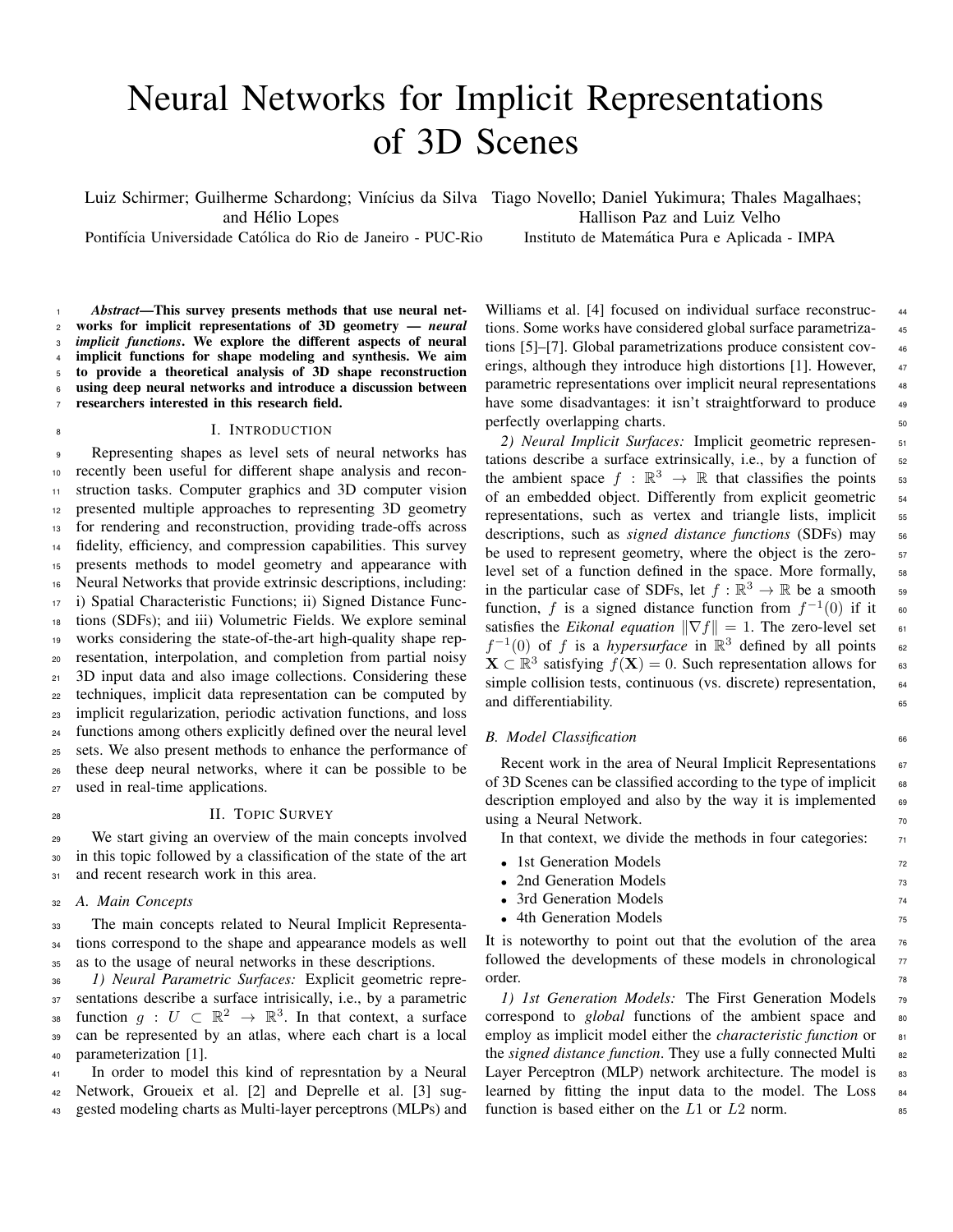86 The seminal papers of this category appeared in 2019. They 87 are: Occupancy Networks<sup>®</sup> [8], LIF [9], Deep SDF [10], and 88 Deep Level Sets [11].

 *2) 2nd Generation Models:* The Second Generation Models correspond to a set of *local* functions that combined together 91 gives a representation of a function over the whole space. These models are based either on a shape algebra, such as in Constructive Solid Geometry (CSG), or Convolutional 94 Operators.

<sup>95</sup> The seminal papers of this category appeared in 2019 / <sup>96</sup> 2020. They are: LDIF (Genova et al, 2019), BSP-Net [12], 97 CvxNet [13] and Convolutional Occupancy Networks [14].

 *3) 3rd Generation Models:* The Third Generation Models correspond to true signed distance functions (SDF) that are given by the *Eikonal* equation. The model exploits in the Loss function the condition that the gradient of the function has to be constant and with norm equal to one everywhere, i.e.,  $_{103}$   $||\nabla f|| = 1.$ 

<sup>104</sup> The seminal papers of this category appeared in 2020. They <sup>105</sup> are: IGR [1] and SIREN [15].

 *4) 4th Generation Models:* The Fourth Generation Models correspond to continuous volumetric functions that encode *light fields*. They represent geometry as a density over space and also encode direction-dependent radiance information.

<sup>110</sup> The seminal papers of this category appeared in 2020 /2021. 111 They are: NeRF [16], MNSR [17], among others.

## 112 **III. FIRST GENERATION MODELS**

#### <sup>113</sup> *A. Occupancy Networks*

114 Many of prior learning based 3D reconstruction approaches can only represent very coarse 3D geometry or are limited to a restricted domain. Occupancy networks implicitly represent the 3D surface as the continuous decision boundary of a deep neural network classifier. In contrast to previous approaches, that representation encodes a description of the 3D output at infinite resolution without excessive memory footprint.

<sup>121</sup> The main idea is to reason occupancy not only at fixed <sup>122</sup> discrete 3D locations (as in voxel representations) but at 123 every possible 3D point  $p \in \mathbb{R}^3$ . This is done by defining <sup>124</sup> an occupancy function  $o : \mathbb{R}^3 \to \{0,1\}$  that this network <sup>125</sup> is equivalent to a neural network for binary classification, <sup>126</sup> except that we are interested in the decision boundary which <sup>127</sup> implicitly represents the object's surface. See Figure 1.

<sup>128</sup> When using such a network for 3D reconstruction of an <sup>129</sup> object based on observations of that object (e.g., image, point <sup>130</sup> cloud, etc.), it must be conditioned on the input. Fortunately, a <sup>131</sup> simple functional equivalence can be used for this: a function 132 that takes an observation  $x \in X$  as input and has a function  $f(x)$  from  $p \in \mathbb{R}^3$  to  $\mathbb R$  as output can be equivalently described <sup>134</sup> by a function that takes a pair  $(p, x) \in \mathbb{R}^3 \times X$  as input <sup>135</sup> and outputs a real number. The latter representation can be 136 simply parameterized by a neural network  $f_\theta$  that takes a pair  $137$  (p, x) as input and outputs a real number which represents the <sup>138</sup> probability of occupancy:  $f_{\theta} : \mathbb{R}^3 \times X \to \{0, 1\}$  (2). This <sup>139</sup> network is called the Occupancy Network.



Fig. 1. Occupancy Network as decision Boundary (a) and Classification of Points in Space (bb).

#### *B. Deep SDF* <sup>140</sup>

Differently from previous works, [10] proposed a continuous approach for learning 3D shapes. Instead of modelling the <sup>142</sup> shapes explicitly, i.e. by triangle meshes, they proposed using 143 an implicit representation with Signed Distance Functions. The <sup>144</sup> target shape is the zero level-set of this function ( $\forall x$  such that 145  $F(x) = 0$ , where  $F(.)$  is the signed distance function). See 146 Figure 2. 147



Fig. 2. Deep SDF Implicit Function.

This modelling choice enabled them to make use of the Uni-<br>148 versal Approximation Theorem for multi-layer perceptrons. <sup>149</sup> Thus, they proposed a MLP model to approximate the SDF 150 representation of a target shape by using points sampled from <sup>151</sup> the domain as input, and their SDF values as targets. A clear  $_{152}$ advantage of this approach is the hability to learn a continuous 153 representation of the function, being limited only by the model  $_{154}$ capacity. 155

Another aspect of DeepSDF is the ability to learn not only a 156 single shape, but a family shapes. By adding a latent vector as 157 an encoder of the target shape, the model is able to map and 158 learn a latent representation of the shape itself. Thus, one may 159 change a latent code while maintaining the point sample as a 160 sort of "index" to the desired shape. This also allows for shape 161 interpolation by performing a linear interpolation between <sup>162</sup> distinct latent vectors. See Figure 3. The authors propose an 163 encoder-less approach to learn this latent representation, being 164 the first work to do so in the graphics learning community, to  $165$ the best of our knowledge.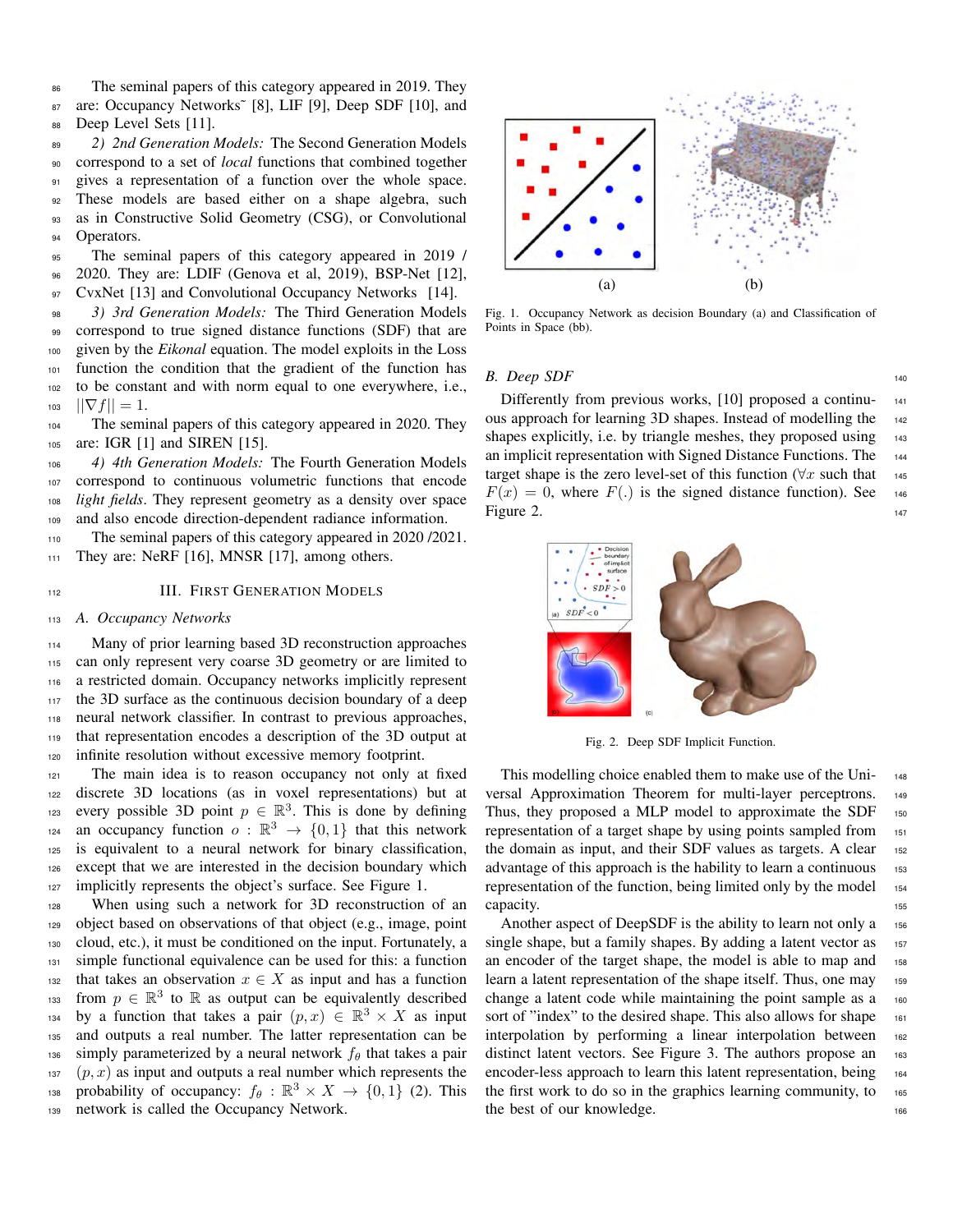

Fig. 3. Interpolation of Shape Families.

#### 167 IV. SECOND GENERATION MODELS

<sup>168</sup> *A. BSP-Net / CvxNet*

 $\text{Let } \{m_i, g_i\}$  be a given *data-set*.  $m_i$  are elements in the *input set*  $X$  (images, point clouds, or voxel grids).  $g_i : \mathbb{R}^3 \to \mathbb{R}$  $171$  are implicit functions representing objects  $\mathcal{O}_i$ . Specifically, 172 the object surface  $\partial \mathcal{O}_i$  is  $\{p \mid g_i(p) = 0\}$ , its interior is  $_{173}$   $\{p \mid g_i(p) < 0\}$  and  $\{p \mid g_i(p) > 0\}$  is the exterior. Suppose that  $f(\cdot, m_i) = g_i(\cdot)$  for some unknown function  $f : \mathbb{R}^3 \times \mathcal{X} \to \mathbb{R}$ . <sup>175</sup> The *deep implicit problem* is the task of constructing a function 176 fle that approximates f. Once we find a "good" function  $f_{\theta}$ , <sup>177</sup> we estimate the object associated with an unknown input  $m \in \mathcal{X}$  using  $f_{\theta}(\cdot, m)$ . This section presents two networks that <sup>179</sup> solve this problem using *constructive solid geometry* (CSG): <sup>180</sup> CvxNet [13] and BSP-Net [12].

 In CSG, *boolean operators* (union, intersection, ...) are used to combine simpler objects to create complex ones. CSG *objects* can be represented by *trees*. The *leaves* correspond to primitives (half-space, cubes, balls, ...) and the *nodes* represent operations. CvxNet and BSP-Net are networks that encode simple CSG trees. The leaves (primitives) are half-spaces, an intermediate layer considers the intersections of the half- spaces to form convex shapes and, finally, the root of the tree is obtained through the union operator that groups the convexes into a single shape.

191 Given an input  $m \in \mathcal{X}$ , BSP-Net learns a (CSG) implicit function  $f_{\theta}(\cdot,m): \mathbb{R}^3 \to \mathbb{R}$ . This network consists of three 193 steps. First, an encoder receives the input  $m$  and returns a <sup>194</sup> feature code that is the input of an MLP layer. This layer <sup>195</sup> produces the parameters that define a fixed number of plane 196 equations  $ax + by + cz + d = 0$ . These implicit functions 197 are evaluated on  $n$  points (in homogeneous coordinates). The <sup>198</sup> second step considers a binary matrix that forces a collection <sup>199</sup> of half-planes to form a fixed number of convex polytopes. <sup>200</sup> Finally, the last layer groups these convex parts producing 201 the desired implicit function  $f_\theta$ . Given a new input  $m' \in \mathcal{X}$ , 202 observe that the zero-level set of  $f_{\theta}(\cdot, m')$  is a surface with <sup>203</sup> *sharp* details since it is the boundary of the union of convex <sup>204</sup> polytopes. Note also that the considered binary matrix learns <sup>205</sup> edges between the half-planes and the convex polytopes, <sup>206</sup> therefore, BSP-Net "learns" the CSG tree. See Figure 4.

<sup>207</sup> The CSG tree is fixed in the CvxNet. However, this net-<sup>208</sup> work represents a finite family of smooth convex shapes.



Fig. 4. Neural BSP Tree.

Specifically, given an input  $m \in \mathcal{X}$  an encoder estimates 209 a feature vector  $\lambda$  representing a family of smooth convex 210 shapes. A decoder takes  $\lambda$  and returns a collection of parameter  $_{211}$ tuples. Each tuple consists of a vector storing the half-space 212 coefficients used to create the corresponding smooth convex. 213 Combining the implicit functions related to these convex <sup>214</sup> shapes gives rise to the desired implicit function  $f_{\theta}$ .

Some examples can be seen in Figure 5.



Fig. 5. Correspondence between Decomposition of Structurally Similar Models.

#### *B. Convolution Occupancy Networks* <sup>217</sup>

Implicit approaches show exciting results; however, most of 218 the works are limited to analyze simple geometries of single <sup>219</sup> objects. The main related works do not scale to large scenes <sup>220</sup> with higher quality and details. The main factor that may 221 exploit the limitations of these methods is their simple fully-<br>222 connected network architecture which does not allow for inte- <sup>223</sup> grating local information in the observations or incorporating 224 inductive biases such as translation equivariance. Peng et al. 225 propose the Convolutional Occupancy Networks, which the <sup>226</sup> author says is a more flexible representation for a detailed 227 reconstruction of objects and 3D scenes. 228

The main idea is simple but clever: they combine con- <sup>229</sup> volutional encoders with implicit occupancy decoders. The 230 method exploits convolutional operations to obtain translation 231 equivariance and the local similarity of 3D structures. They 232 query convolutional features at 3D locations using linear <sup>233</sup> interpolation. In contrast with traditional occupancy networks, <sup>234</sup>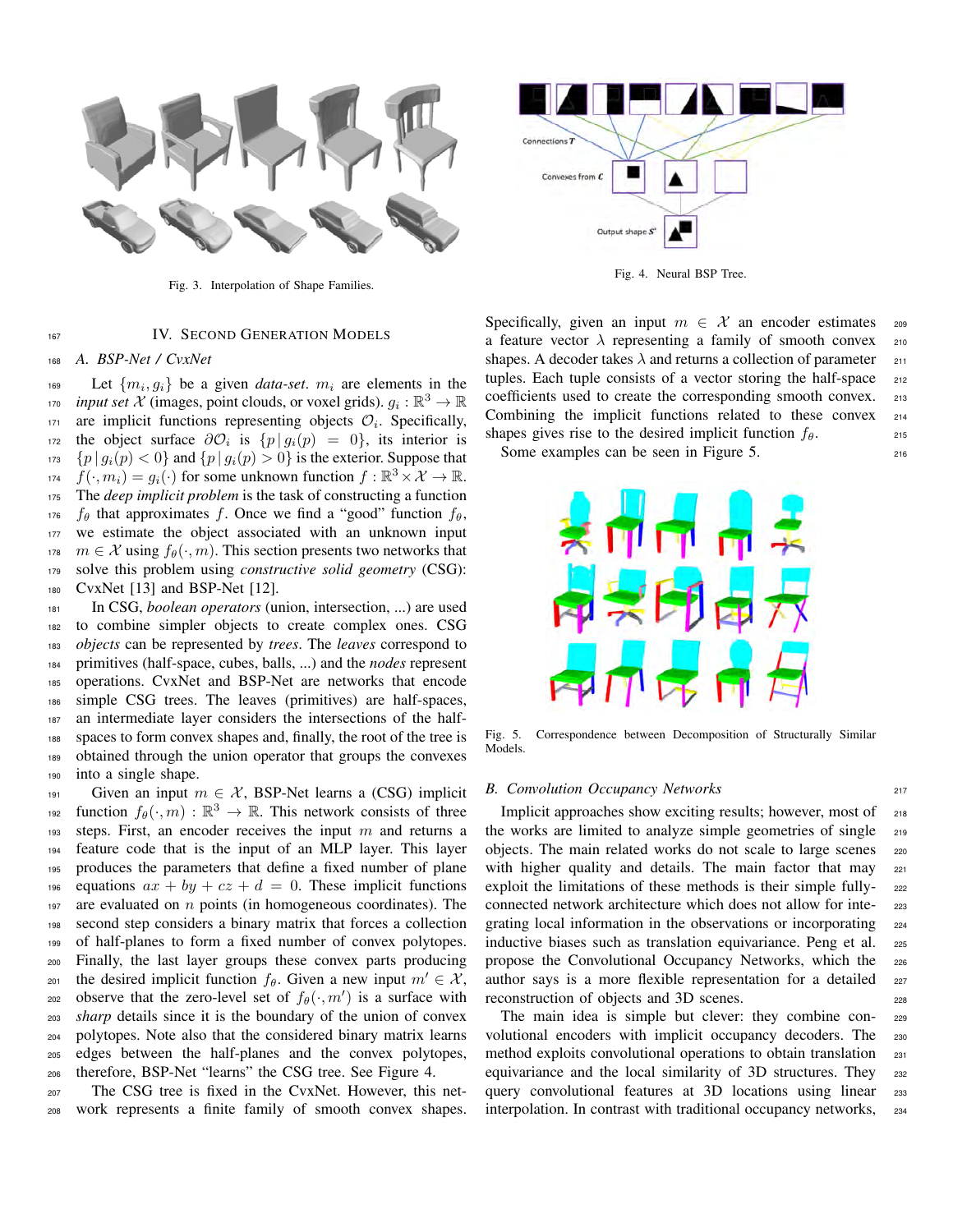this method depends on both input x and the 3D locations. The neural network first processes the input x to obtain a feature encoding for every point or voxel. They use a 3D CNN for voxelized inputs and a shallow PointNet with local pooling for 3D point clouds to construct planar and volumetric feature representations to encapsulate local neighborhoods.

<sup>241</sup> The proposed representation can reconstruct geometry from noisy point clouds and low-resolution voxels. The method scale to large indoor scenes and generalizes from synthetic to real data when compared with Occupancy Networks as we can see in figure 6.



Fig. 6. Comparision between Convolutional Occupancy Networks and the traditional one from Peng et al. that shows a reconstruction of a two-floor building from a noisy point cloud on the Matterport3D dataset.

<sup>246</sup> V. THIRD GENERATION MODELS

# <sup>247</sup> *A. Siren*

 As we have seen in so far in this survey, implicitly defined, continuous signal representations by neural networks have emerged as a powerful paradigm, offering many possible ben- efits over conventional representations. However, the network architectures presented in the previous sections for such im- plicit neural representations are incapable of modeling signals with fine detail, and fail to represent a signal's spatial and temporal derivatives, despite the fact that these are essential to many physical signals defined implicitly as the solution to partial differential equations.

 Sitzmann et al. [15] proposes to leverage periodic activation functions for implicit neural representations and demonstrate that these networks are ideally suited for representing complex natural signals and their derivatives. SIRENs can be used for high quality reconstruction of objects and 3D scenes as we can see in Figures 7, 8 and 9.

 *SIREN* [15] — *sinusoidal representation networks* — can be used in order to approximate a sampled implicit function  $f : \mathbb{R}^3 \to \mathbb{R}$ . SIREN has important properties that are suitable for reconstructing signal, where it has a simple architecture and uses the sine as a periodic activation:

$$
f_{\theta}(p) = W_n \circ f_{n-1} \circ f_{n-2} \circ \cdots \circ f_0(p) + b_n, \qquad (1)
$$

$$
f_i(p_i) = \sin(W_i \cdot p_i + b_i),\tag{2}
$$



Fig. 7. A SIREN network used for shape representation. The signed distance function is fitted from a point cloud. Compared to a ReLU implicit representation it higher quality for complex 3D scenes.



Fig. 8. The SIREN network recovers an SDF from a pointcloud and surface normals by solving the Eikonal equation, a first-order boundary value problem. SIREN can recover a 3D shape given only its pointcloud and surface normals.

where the function  $f_i : \mathbb{R}^{N_i} \to \mathbb{R}^{N_{i+1}}$  is the *i*th layer of the 270 network. This map is obtained by applying the sine to each 271 coordinate of the affine map given by the linear transformation 272  $W_i: \mathbb{R}^{N_i} \to \mathbb{R}^{N_{i+1}}$  translated by  $b_i \in \mathbb{R}^{N_{i+1}}$ . The linear 273 operators  $W_i$  can be represented as matrices and  $b_i$  as vectors, 274 therefore, the union of their coefficients correspond to the <sup>275</sup> coefficients  $\theta$  of the SIREN function  $f_{\theta}$ . In other words,  $f_{\theta}$  is 276 parameterized by  $\theta$ . 277

*1) SIREN is smooth:* The SIREN function  $f_{\theta}$  is smooth 278 since its partial derivatives (of all orders) exist and are contin- <sup>279</sup> uous. Indeed, each function  $f_i$  has all the partial derivatives 280 because, by definition, it is an affine map with the sine <sup>281</sup> applied to each coordinate. Then, the chain rule implies the 282

269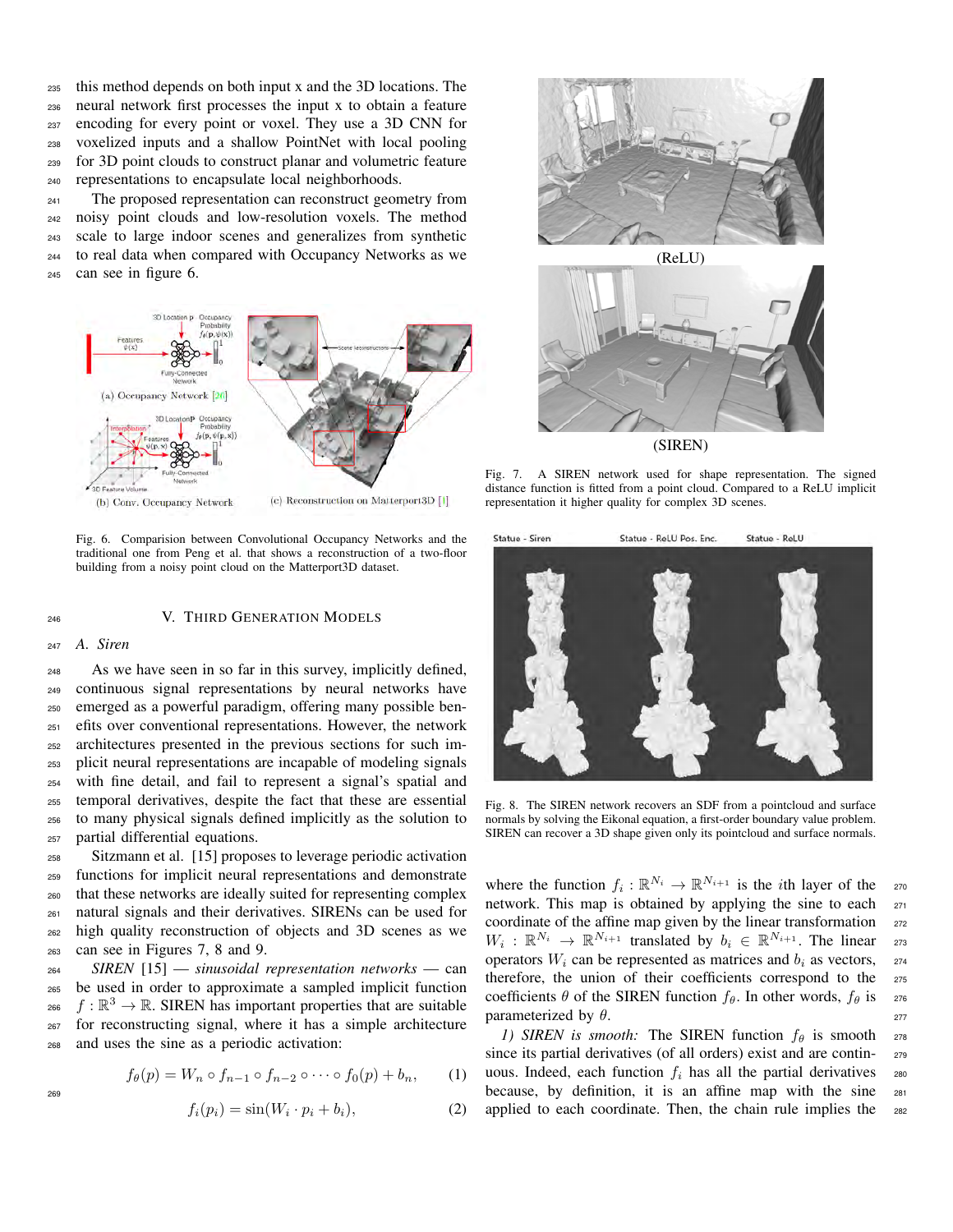

Fig. 9. SIREN significantly improves fine details of objects.

283 smoothness of  $f_{\theta}$ .

We can derive the gradient of  $f_\theta$  using the chain rule:

$$
\nabla f_{\theta}(p) = \mathbf{J}\Big(W_n \circ f_{n-1} \circ \cdots \circ f_0(p)\Big) + \mathbf{J}(b_n)
$$
  
= 
$$
\mathbf{J}W_n(p_n) \circ \mathbf{J}f_{n-1}(p_{n-1}) \circ \cdots \circ \mathbf{J}f_1(p_1) \circ \mathbf{J}f_0(p),
$$

where **J** is the *Jacobian* operator and  $p_i = f_{i-1} \circ \cdots \circ f_0(p)$ . Using the facts that  $J(b_n) = 0$  because  $b_n$  is constant, and that  $J(W_n)(q) = W_n$  because  $W_n$  is linear, we obtain:

$$
\nabla f_{\theta}(p) = W_n \circ \mathbf{J} f_{n-1}(p_{n-1}) \circ \cdots \circ \mathbf{J} f_1(p_1) \circ J f_0(p),
$$

284 where  $\mathbf{J}f_i(p_i) = W_i \odot \cos\left[a_i\right] \cdots \left|a_i\right]$ . The operator  $\odot$  is the 285 *Hadamard* product, and the matrix  $[a_i] \cdots [a_i]$  has  $N_i$  copies 286 of the vector  $a_i = W_i(p_i) + b_i \in \mathbb{R}^{N_{i+1}}$ .

 $29$  *SIREN SDF functional:* Let  $\{p_i, N_i\}$  be a sample of 288 points  $\{p_i\}$  and their normals  $\{N_i\}$  on a compact surface S embedded in the cube  $Q = [-1,1]^3$ , Sitzmann et al. [15] 290 proposed to fit the zero-level set of a SIREN function  $f_{\theta}$  to  $_{291}$  { $p_i$ ,  $N_i$ } forcing  $f_{\theta}$  to be a *signed distance function* (SDF). 292 More precisely, they required  $f_{\theta}(p_i) = 0, \nabla f_{\theta}(p_i) = N_i$ , 293 and  $|\nabla f_{\theta}(p)| = 1$ . The first two equations force the SIREN <sup>294</sup> function  $f_{\theta}$  to be zero at the sampled points  $\{p_i\}$  and the 295 gradient of  $f_{\theta}$  to be aligned to the sampled normals  $\{N_i\}$ . 296 The equation  $|\nabla f_{\theta}(p)| = 1$  is the *Eikonal* constraint, this is <sup>297</sup> the differential equation for which the solution is a signed 298 distance function. In particular, when we require  $f_{\theta}(p_i) = 0$ , <sup>299</sup> it turns out that such restrictions are a sample of the initial 300 condition that we would like to be  $f_{\theta}(p) = 0$  for every  $p \in S$ .

<sup>301</sup> The *loss function* used in the training [15] of the SIREN 302 function  $f_\theta$  is very similar to Equation 3:

$$
\int_{Q} \left| 1 - \left\| \nabla f_{\theta}(p) \right\| \right| dp + \int_{S} |f_{\theta}| + (1 - \nabla f_{\theta} \cdot N) dS + \int_{Q/S} e^{\alpha |f_{\theta}(p)|} dp \quad (3)
$$

303 The term  $e^{\alpha |f_{\theta}(p)|}$  in Equation 3, with  $\alpha < -1$ , penalizes the 304 points outside the surface S. The function  $f_{\theta}$  is supervised 305 using the sample of points  $\{p_i, N_i\}$ . To train the coefficients  $\theta$ , the authors used a *minibatch* containing an equal number of <sup>307</sup> points on and off the surface S. The *on-surface* points were  $_{308}$  uniformly sampled on the point cloud  $\{p_i, N_i\}$ , and the *off-*<sup>309</sup> *surface* points were uniformly sampled on the cube Q.

#### *B. IGR - Implicit Geometric Regularization* 310

Implicit representations can be computed using implicit 311 shape representations or loss functions explicitly defined over 312 the neural level sets [18], [19]. The authors of IGR offer 313 a new paradigm for computing high fidelity implicit neural <sup>314</sup> representations directly from raw data in this technique. They 315 observe that a relatively simple loss function, similar to the <sup>316</sup> loss function in SIREN, encourages the neural network to 317 vanish on the input point cloud and to have a unit norm <sup>318</sup> gradient. The authors propose a technique called implicit 319 geometric regularization (IGR) [1]. This method drives the <sup>320</sup> optimization methods to reach a plausible interpretation for the 321 learning and favors smooth and natural zero-level set surfaces. 322 An example of how this method perform shape analysis can 323 be seen in Figure 10.  $324$ 



Fig. 10. The level sets of an MLP trained with the IGR method on an input point cloud; positive level sets are in red; negative are in blue; the zero level set, representing the approximated surface, is in white.

#### VI. FOURTH GENERATION MODELS 325

*A. NeRF* 326

Neural Radiance Fields (NeRF) [16] generates a novel 327 view from a set of surrounding images and camera poses by <sup>328</sup> representing a scene as a volumetric object and parameterizing 329 it using a neural network. For each 3D point in space and ob- <sup>330</sup> servation direction, the neural network outputs an RGB color 331 and a volume density value. Notice that volume rendering is 332 naturally differentiable and, by using this approach, they were 333 able to optimize the density values as a function of the location 334 and predict the RGB color as a function of both location and 335 viewing direction. 336

Ray marching through a volume can be a highly costly pro- 337 cedure. To address this issue, the authors propose to optimize 338 two networks simultaneously, so that the output densities of <sup>339</sup> a coarse version could be used to produce more informed <sup>340</sup> sampling of points along the rays for a more refined version. 341 This way, it's possible to do a hierarchical sampling of the 342 scene. This technique demonstrated the capability of repre-<br><sub>343</sub> senting reflections and specularities when the observation view 344 direction changes, as well as estimating depth information for 345 consistent occlusion tests. See Figure 11.

### *B. Multiview neural surface reconstruction by disentangling* <sup>347</sup> *geometry and appearance* 348

In this work, the authors  $[17]$  introduce a neural network  $\frac{349}{2}$ architecture that simultaneously learns the unknown geometry, 350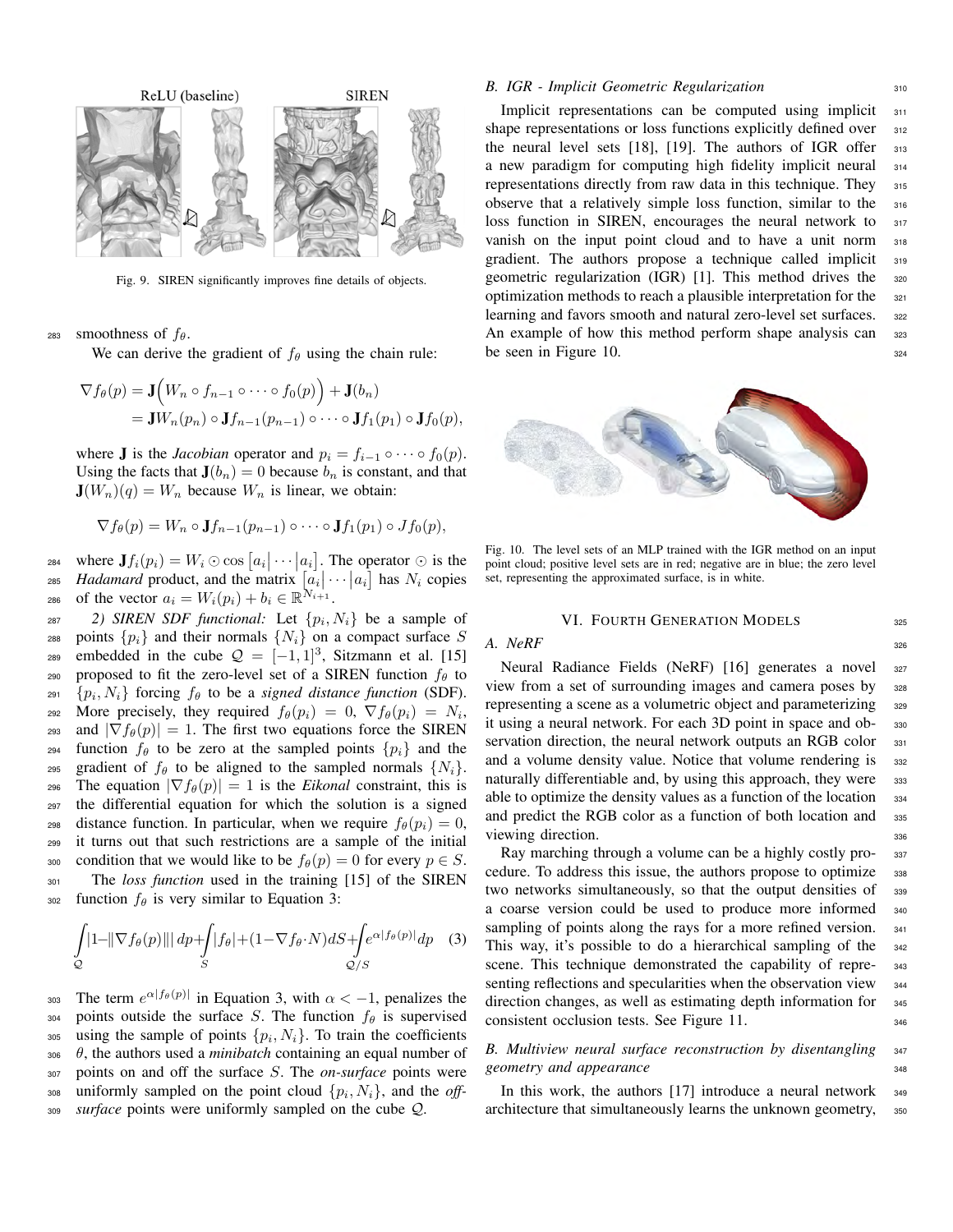

Fig. 11. NeRF

 camera parameters, and a neural renderer [20] that approxi- mates the light reflected from a surface towards the camera. The geometry is represented as a zero level-set of a neural network, similarly to the IGR approach. They also derived the rendering from the rendering equation, capable of (implicitly) modeling a broad set of lighting conditions and materials [16]. They trained the network on real-world 2D images of objects with different material properties, lighting conditions, and noisy camera initialization. Figure 12 presents an example of this technique.



Fig. 12. An end-to-end learning of geometry, appearance and cameras from images.

#### 361 VII. NETWORK OPTIMIZATION

 Although the expressive results of neural networks in repre- senting 3D surfaces and implicit functions, we fall in perfor- mance problems when we consider real-time applications for these methods. In other words, it is unpractical to use these methods in real-time applications due to their computational 366 complexity. In most cases, they fail when considering run-<br><sub>367</sub> time performance or do not achieve the precision needed. We 368 propose a strategy to improve performance of the SIREN based <sup>369</sup> model considering a trade-off between runtime performance 370 and accuracy. For each layer of SIREN, we use matrix 371 factorizations to not only reduce dimensionality, but also to 372 improve performance. We assume that each layer is over 373 parameterized and its weights can be represented by a matrix  $374$ or tensor with a lower rank. Actually, the idea of improving 375 the performance of neural networks with matrix factorization 376 is not new. The Faster-RCNN proposes the use of Singular 377 Value Decomposition (SVD) for the fully connected layers. 378

A fully connected layer essentially does matrix multiplica- <sup>379</sup> tion of its input x by a matrix A, and then adds a bias  $b$ : 380

$$
Ax + b \tag{4}
$$

We can decompose the matrix A, truncating it, keeping only  $381$ the first r singular values as in Equation 5:  $_{382}$ 

$$
(U_{n \times r} S_{r \times r} V_{m \times r}^T) x + b = U_{n \times r} (S_{r \times r} V_{m \times r}^T x) + b \tag{5}
$$

Instead of having one fully connected layer, now we have 2 383 but with smaller weight matrices, where the first one is defined 384 by  $S_{r \times r} V_{m \times r}^T$  and the second by the matrix  $U_{n \times r}$ . The overall ass number of parameters drops from  $n \times m$  to  $r(n+m)$ . 386

We know that estimating an optimal rank to approximate 387 the original matrix can be sometimes difficult. We can try <sup>388</sup> different values and check the accuracy, playing with heuristics 389 that consider the trade-off between performance and accuracy. 390 However, the rank selection should be automated. Considering 39 this we can use a technique to estimate an optimal rank approx- <sup>392</sup> imation for our layers considering the Variational Bayesian 393 Matrix Factorization [21]. The VBMF is a probabilistic al- <sup>394</sup> gorithm that approximates a matrix  $V_{n \times m}$  as the sum of a 395 lower ranking matrices  $B_{n \times h} A_{h \times m}^T$  and gaussian noise. After 396 A and B are found,  $h$  is an upper bound on the rank. The 397 VB approximation has been successfully applied to matrix 398 factorization, offering automatic dimensionality selection for 399 principal component analysis [22]. Generally, finding the VB <sup>400</sup> solution is a non-convex problem, and most methods rely on  $401$ a local search algorithm derived through a standard procedure 402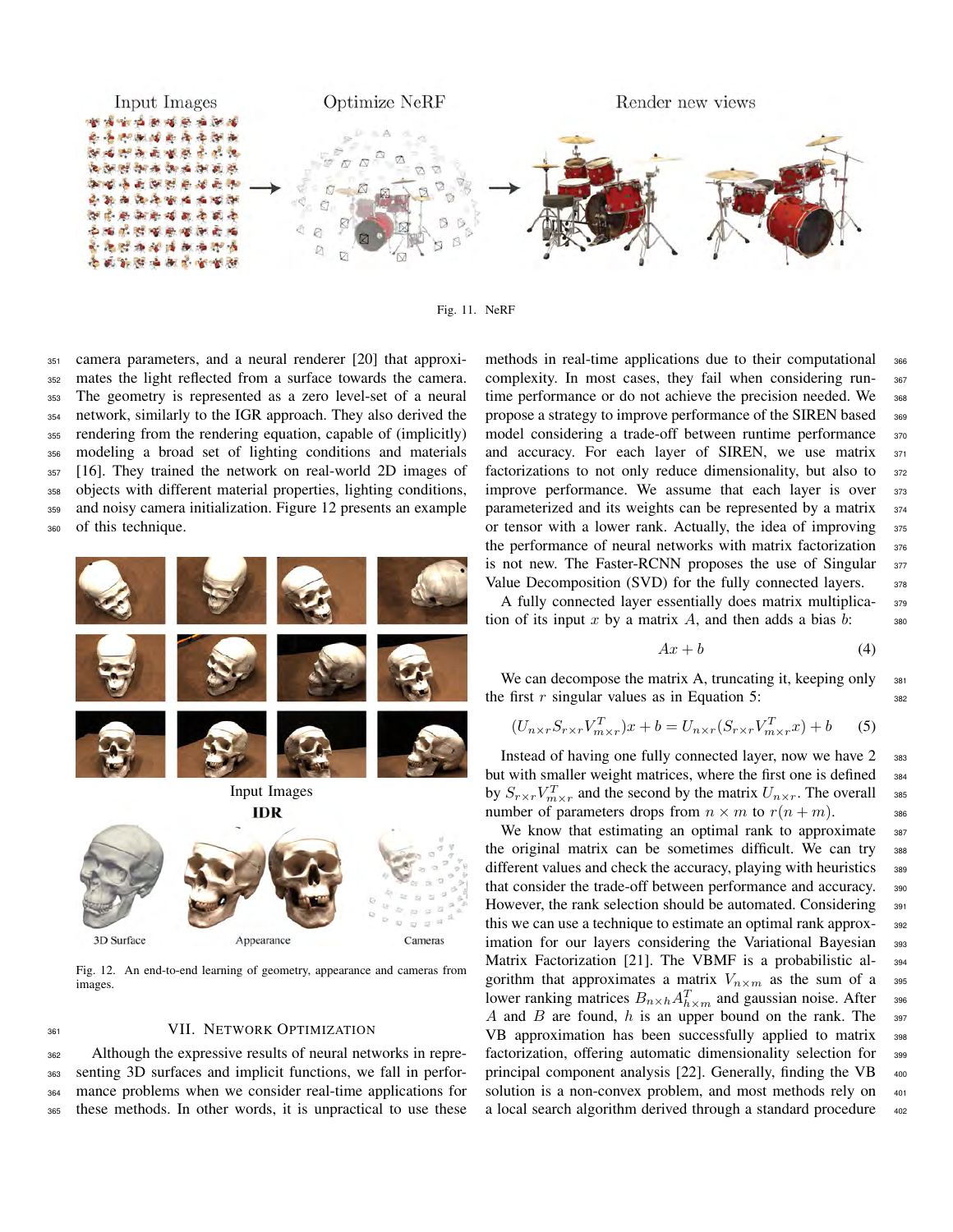for the VB approximation. Nakajima et.al [21]. presents a global analytical solution for the VBMF, where the global solution is a reweighted SVD of the observed matrix, and each weight can be obtained by solving a quartic equation with its coefficients being functions of the observed singular value.

 We test this approach to automatically set an optimal rank to each layer of a Siren Neural Network. With this, we reduce the number of operations for this model by 10 times from the original. With this approach, it was possible to use the model in real-time applications, hlsl shader programs and RTX 413 architecture. Figures 13 and 14 show different results of neural networks with 2 levels of decomposition.



Fig. 13. Result based on a decomposed SIREN with 1/8 of the original parameters size.



Fig. 14. Result based on a decomposed SIREN with 1/4 of the original parameters size.

#### VIII. CONCLUSION 415

We have presented in this survey the state-of-the-art meth-<br>416 ods for learning high-fidelity neural implicit representations of 417 3D shapes. These methods can use different loss functions and <sup>418</sup> activation functions. We described their different architectures 419 and their limitations for real-time applications. At the end, 420 we have proposed strategies to improve the performance and 421 reduce computational complexity.

Due to Neural Implicit Representation's novelty, simplicity 423 and impressive results, the possibilities for future works are  $424$ fairly vast. There are numerous avenues for exploring its  $425$ properties, such as sampling approaches to speed-up training <sup>426</sup> convergence, using the approximate SDF values during train- <sup>427</sup> ing to mitigate artifacts in the function domain. <sup>428</sup>

More information about this research area can be found in 429 the companion Web Portal of this survey: "Deep Implicits" <sup>430</sup> (https://lvelho.impa.br/deep-implicits/). <sup>431</sup>

#### REFERENCES <sup>432</sup>

- [1] A. Gropp, L. Yariv, N. Haim, M. Atzmon, and Y. Lipman, "Im- <sup>433</sup> plicit geometric regularization for learning shapes," *arXiv preprint* <sup>434</sup> *arXiv:2002.10099*, 2020. <sup>435</sup>
- [2] T. Groueix, M. Fisher, V. G. Kim, B. C. Russell, and M. Aubry, "A <sup>436</sup> papier-mâché approach to learning 3d surface generation," in Proceed- 437 *ings of the IEEE conference on computer vision and pattern recognition*, <sup>438</sup> 2018, pp. 216–224. <sup>439</sup>
- [3] T. Deprelle, T. Groueix, M. Fisher, V. G. Kim, B. C. Russell, and 440 M. Aubry, "Learning elementary structures for 3d shape generation and <sup>441</sup> matching," *arXiv preprint arXiv:1908.04725*, 2019. <sup>442</sup>
- [4] F. Williams, T. Schneider, C. Silva, D. Zorin, J. Bruna, and D. Panozzo, <sup>443</sup> "Deep geometric prior for surface reconstruction," in *Proceedings of the* <sup>444</sup> *IEEE/CVF Conference on Computer Vision and Pattern Recognition*, <sup>445</sup> 2019, pp. 10 130–10 139. <sup>446</sup>
- [5] A. Sinha, J. Bai, and K. Ramani, "Deep learning 3d shape surfaces 447 using geometry images," in *European Conference on Computer Vision*. <sup>448</sup> Springer, 2016, pp. 223–240. 449
- [6] A. Sinha, A. Unmesh, Q. Huang, and K. Ramani, "Surfnet: Generating 450 3d shape surfaces using deep residual networks," in *Proceedings of the* <sup>451</sup> *IEEE conference on computer vision and pattern recognition*, 2017, pp. <sup>452</sup> 6040–6049. <sup>453</sup>
- [7] H. Maron, M. Galun, N. Aigerman, M. Trope, N. Dym, E. Yumer, V. G. <sup>454</sup> Kim, and Y. Lipman, "Convolutional neural networks on surfaces via seamless toric covers." *ACM Trans. Graph.*, vol. 36, no. 4, pp. 71-1, 456 2017. <sup>457</sup>
- [8] L. M. Mescheder, M. Oechsle, M. Niemeyer, S. Nowozin, and <sup>458</sup> A. Geiger, "Occupancy networks: Learning 3d reconstruction in <sup>459</sup> function space," *CoRR*, vol. abs/1812.03828, 2018. [Online]. Available: <sup>460</sup> http://arxiv.org/abs/1812.03828 461
- Z. Chen and H. Zhang, "Learning implicit fields for generative shape 462 modeling," 2019. <sup>463</sup>
- [10] J. J. Park, P. Florence, J. Straub, R. Newcombe, and S. Lovegrove, 464 "Deepsdf: Learning continuous signed distance functions for shape rep- <sup>465</sup> resentation," in *Proceedings of the IEEE/CVF Conference on Computer* <sup>466</sup> *Vision and Pattern Recognition*, 2019, pp. 165–174. <sup>467</sup>
- [11] M. Michalkiewicz, "Implicit surface representations as layers in neural 468 networks," in *International Conference on Computer Vision (ICCV)*. <sup>469</sup> IEEE, 2019. <sup>470</sup>
- [12] Z. Chen, A. Tagliasacchi, and H. Zhang, "Bsp-net: Generating compact 471 meshes via binary space partitioning," *Proceedings of IEEE Conference* <sup>472</sup> *on Computer Vision and Pattern Recognition (CVPR)*, 2020. <sup>473</sup>
- [13] B. Deng, K. Genova, S. Yazdani, S. Bouaziz, G. Hinton, and <sup>474</sup> A. Tagliasacchi, "Cvxnet: Learnable convex decomposition," June 2020. <sup>475</sup>
- [14] S. Peng, M. Niemeyer, L. M. Mescheder, M. Pollefeys, and A. Geiger, 476 "Convolutional occupancy networks," *CoRR*, vol. abs/2003.04618, <sup>477</sup> 2020. [Online]. Available: https://arxiv.org/abs/2003.04618 <sup>478</sup>
- [15] V. Sitzmann, J. Martel, A. Bergman, D. Lindell, and G. Wetzstein, <sup>479</sup> "Implicit neural representations with periodic activation functions," <sup>480</sup> *Advances in Neural Information Processing Systems*, vol. 33, 2020. <sup>481</sup>